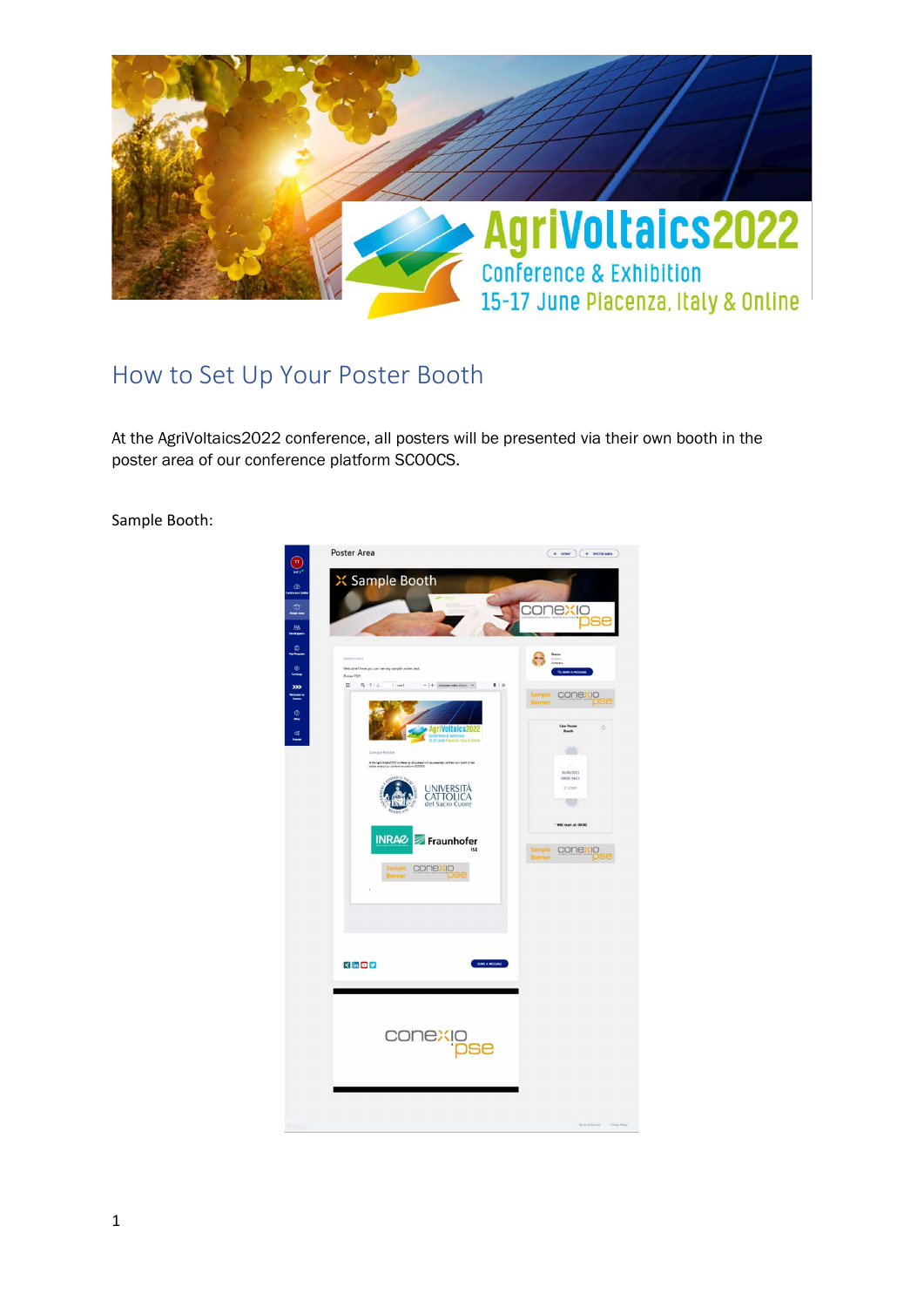

- To set up your virtual booth, please log into the AgriVoltaics2022 virtual conference platform.
	- o First step: Check-in
		- Once you have registered for the conference, simply follow this link: https://agrivoltaics2022-conference.scoocs.co/checkin
		- Use the email address with which you registered for the conference to check in.
		- Once you are in, complete your profile and set a password.
	- o Subsequent log-in:
		- For all future log-ins, simply go to the log-in page: https://agrivoltaics2022-conference.scoocs.co/login
		- Use your e-mail address and the password that you defined when you registered
		- **If you do not remember your password, simply request a new password.**
- Once you are logged in, click on "Poster Area" on the left in the menu. Then click on the "Create Poster" button at the top right.
- You can now enter your details, upload your poster PDF and complete the booth content by adding text, additional pictures, banners and embedding a video (e.g. via YouTube). Click here for a quick tutorial on how to add your poster PDF.

IMPORTANT: Please make sure you adhere to the platform recommendations regarding the size of your uploaded content (simply hover over the respective info icon to see the ideal format).

- You can also complete your contact details, add a representative and your social media links.
- Be sure to set up a booth networking table and name it "Live Poster Booth" by marking the respective box at the bottom right and entering the aforementioned title as well as the time and date of your poster session. Set the limit registrations to 100.
- Once your poster booth is ready, you need only tick the "Active" box at the top right of the page to make it visible for attendees (see image below, highlighted in yellow):